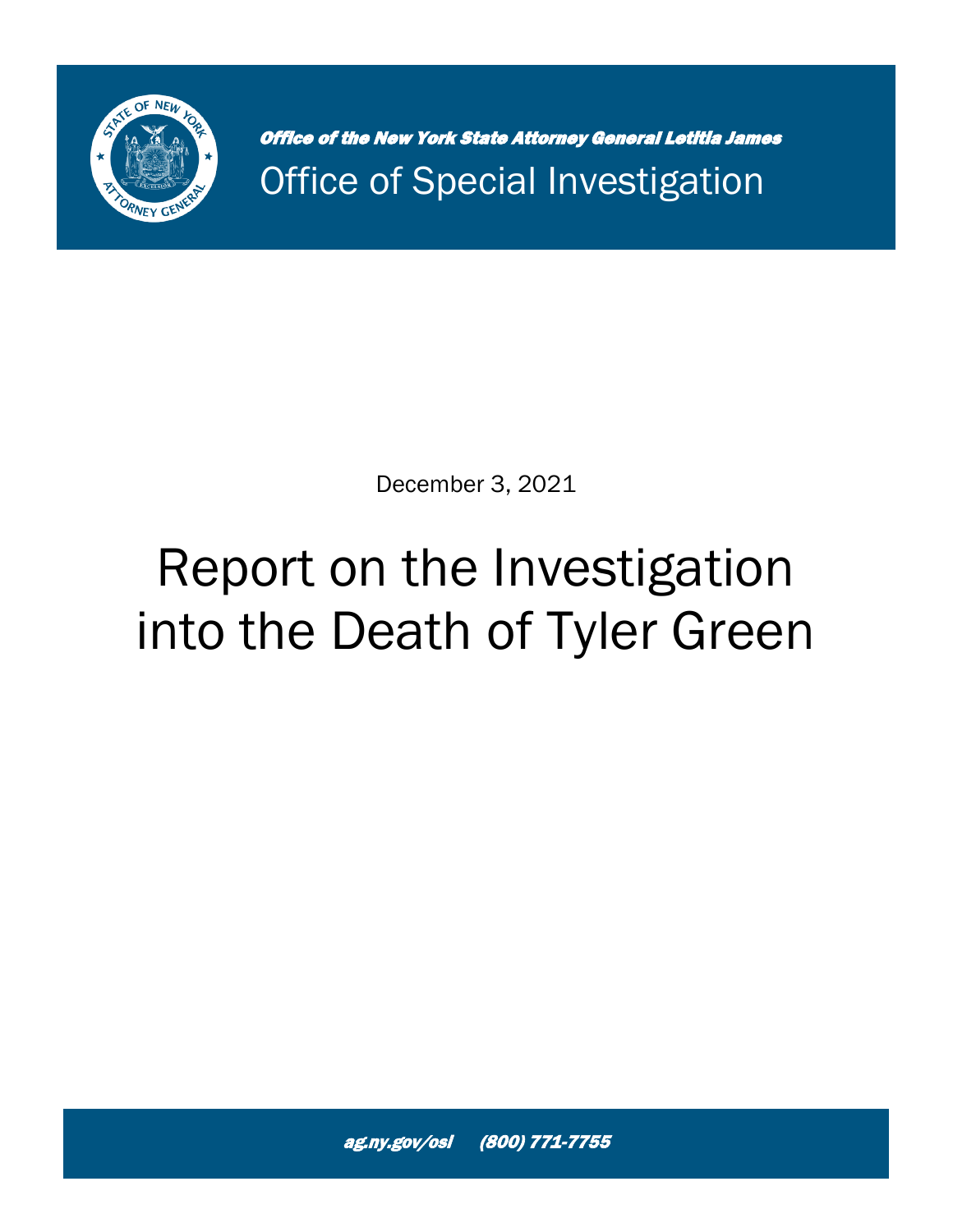#### **SUMMARY**

New York Executive Law § 70-b(1) authorizes the Office of the Attorney General ("OAG") to investigate and, if warranted, prosecute offenses arising from any incident in which the death of a person is caused by a police officer. When the OAG does not seek charges, Executive Law § 70-b(6) requires issuance of a public report.

On April 6, 2021, Oneonta Police Department Sergeant Ralph Pajerski shot Tyler Green, causing his death. After a full evaluation of the facts, the OAG determines that it will not seek charges against Sgt. Pajerski because the evidence in the investigation indicates his use of deadly force was justified under Article 35 of the Penal Law.

#### FACTS<sup>1</sup>

This incident took place on a residential street in the city of Oneonta. The shooting was captured by two police body worn cameras ("BWC"s) and one third party surveillance camera. The BWC footage was synthesized into one video ["The Video"] and may be accessed here: [\[The Video\]](https://vimeo.com/652211784/9ffee43a15).<sup>2</sup> The map below shows relevant locations:



<sup>1</sup> The evidence reviewed in this matter included: video footage (body worn camera and surveillance); dispatch recordings and associated records (911 calls, radio runs, and county and city dispatches); photographs (including those of the scene, autopsy, and physical evidence); interviews conducted by OAG personnel of EMS personnel, the Medical Examiner, CW-2, Sgt. Pajerski, and PO LaPointe; written statements by CW-1 and CW-2; incident reports written by Sgt. Pajerksi and PO LaPointe; ambulance, air ambulance (helicopter), and hospital records; police reports (Oneonta Police Department and the New York State Police); Oneonta Police Departments Policies and Procedures; and the Medical Examiner's report.

<sup>2</sup> The Video has been redacted for privacy purposes. Audio captured on radio channel communications was synchronized with the start of The Video.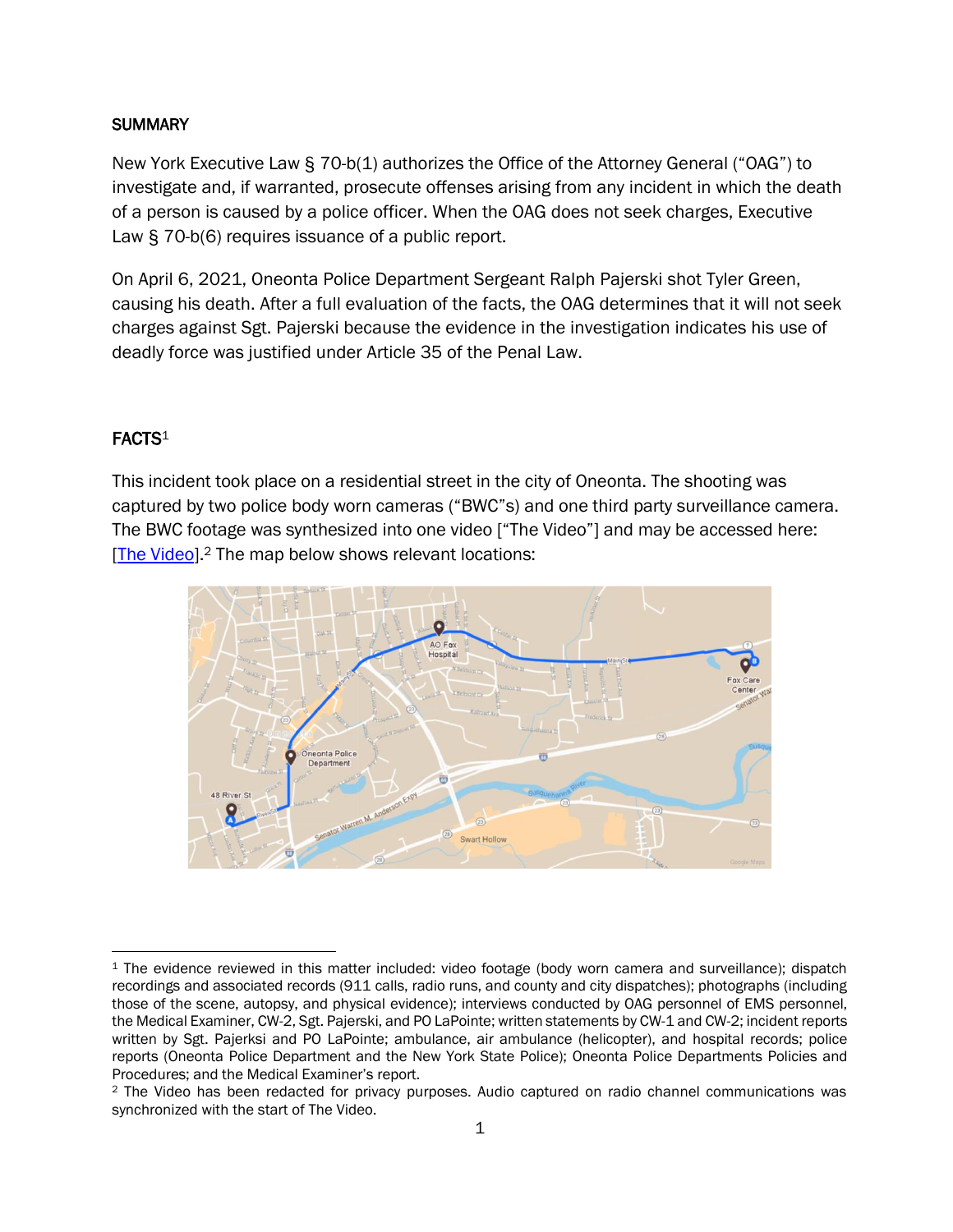At the time of this incident, Tyler Green was in a relationship with a woman ("CW-1"),<sup>3</sup> and the couple were the parents of a nearly two-year-old boy. Mr. Green and CW-1 did not live together, but CW-1 and the child would visit Mr. Green somewhat regularly. On April 6, 2021, CW-1, her sister, CW-2, and the child were visiting Mr. Green at 48 River St. in Oneonta, where he lived. In an interview with OAG, CW-2 said she noticed Mr. Green and CW-1 persistently arguing, which CW-2 said was not unusual, but she felt Mr. Green's statements toward CW-1 were growing more aggressive and threatening. Concerned, CW-2 began surreptitiously recording some of the interactions between Mr. Green and CW-1 on her cell phone. Among the relevant statements CW-2 recorded were Mr. Green voicing a suspicion that CW-1 and CW-2 might "snitch" on him for his behavior and indicating that if they did snitch and the police were contacted, he had "AR-15s to handle anybody [he had] to handle."<sup>4</sup>

CW-2 said she feared for the safety of her sister and the child; she told the OAG and indicated in her sworn deposition that at around 1:00 P.M., CW-2 told Mr. Green she was going to buy food at McDonald's; instead, she drove to the Oneonta Police Department ("OPD"). CW-2 met with OPD Patrol Officer Kristen LaPointe ("PO LaPointe"), expressed concern about what was happening at Mr. Green's house, and showed PO LaPointe some of the video footage she had just recorded, including Mr. Green saying he possessed AR-15s and threatening violence toward her sister. PO LaPointe told the OAG that she contacted her supervisor, OPD Sergeant Ralph Pajerski ("Sgt. Pajerski"), and asked him to respond with her to 48 River St. to check the welfare of CW-1 and the child.

After PO LaPointe left the OPD, CW-2 received messages from her sister and shared them with the OPD dispatcher, including a message that Mr. Green had raised a knife to her and threatened to stab her if it turned out CW-2 had gone to the police. As PO LaPointe and Sgt. Pajerski were arriving at the house (at approximately 1:12 P.M.), the dispatcher broadcast the following to them (the dispatch is audible at the start of The Video): *The female party in the lobby [CW-2] just showed a text message claiming the female she's speaking with [CW-1] states the male has raised a knife to her and threatened to stab her if the police get involved.* Shortly afterward, as heard in The Video, Sgt. Pajerski advised by radio that he and PO LaPointe had arrived on scene and requested that detectives respond to the location, if available.

As displayed in the below photograph, 48 River St. is a multi-family dwelling; River St. runs east-west in front of the home.

<sup>3</sup>All references to civilian witnesses will use CW (civilian witness) and a number in order to protect the privacy of those involved. The sources of information about CW-1 and Tyler Green's relationship was CW-1's sworn deposition, the OAG's interview with her sister (CW-2), and information provided to the OAG by Mr. Green's family. <sup>4</sup> The quoted language is taken directly from the video recorded by CW-2 and reviewed by the OAG.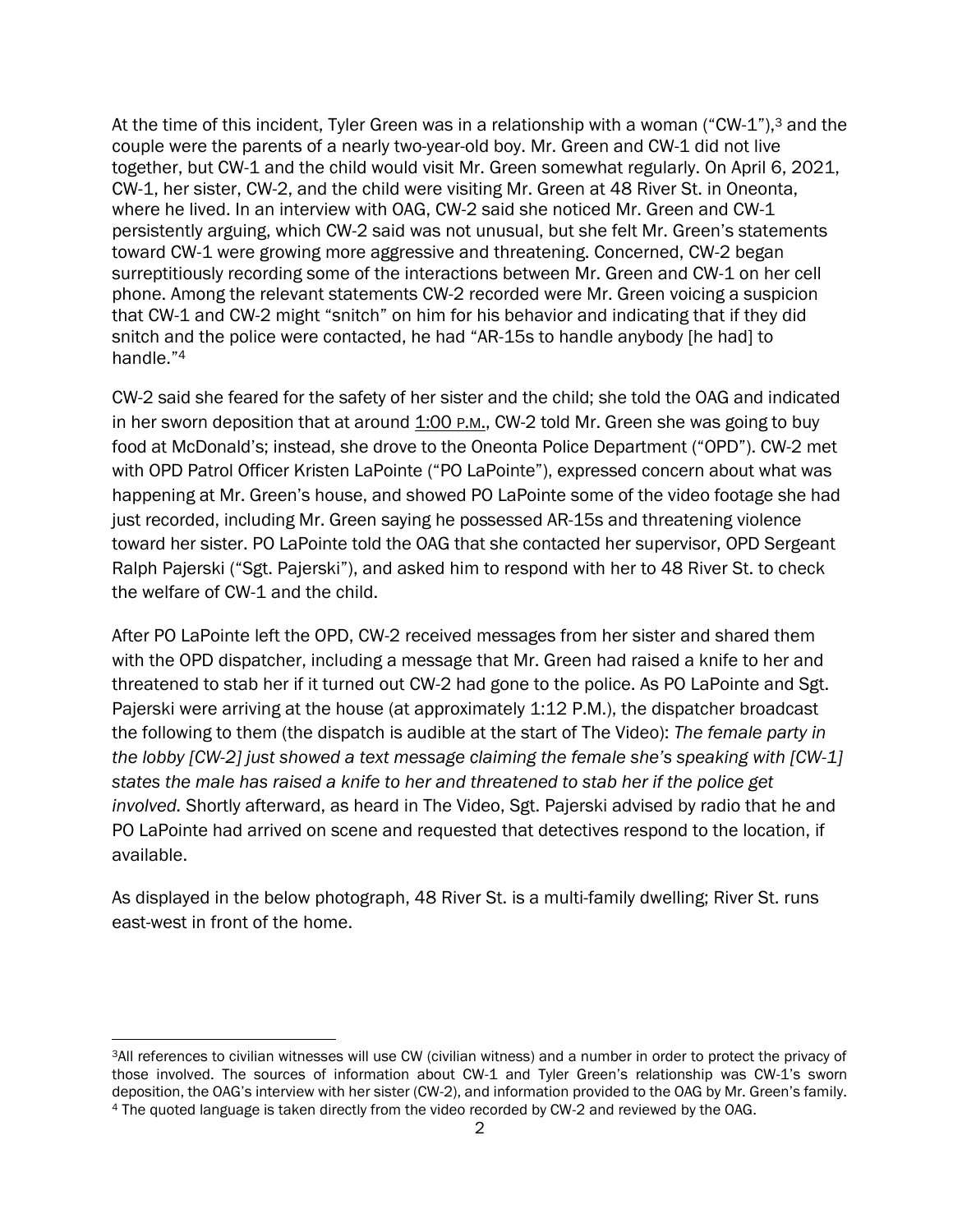

As captured in The Video, the officers parked their cars on West Ann St., near the rear of the house. They went to the back door and knocked but received no answer. They radioed OPD dispatch to clarify where CW-1 was within the home.

According to CW-1's written statement, when she saw the police cars turn onto West Ann St., she ran out the front door, holding the child. Mr. Green followed her into the front yard and they began arguing near River St.

What happened next was captured on BWC footage:<sup>5</sup>

Mr. Green and CW-1, holding the child, were in the front yard. PO LaPointe approached and said, "*Hello.*" Turning and apparently seeing the officers approaching, Mr. Green reached into his front pocket and pulled out a knife. He lunged at CW-1, saying, "*I'll f-- ing kill her.*" Mr. Green fell to the ground and CW-1 began backing away, holding the child. The officers began yelling "*No,*" "*Don't do it,*" and "*Drop the knife,*" and pointed their guns at Mr. Green. Still on the ground, Mr. Green lunged toward CW-1, grabbed her pant leg, causing her pants to pull down as she tried to move away, and cut her leg with the knife. CW-1 dropped the child and they both fell to the ground.

As Mr. Green held CW-1's pant leg in his left hand and the knife in his right, Sgt. Pajerski stepped forward onto Mr. Green's left arm so that Mr. Green would release his grasp on CW-1's pant leg. Still holding the knife in his right hand, Mr. Green reached around Sgt. Pajerski's leg with his right arm and appeared to try to cut the back of Sgt. Pajerski's ankle. Sgt. Pajerski stepped back as Mr. Green released CW-1's pant leg. [\[Green Slow Motion\]](https://vimeo.com/652212998/9749de78aa).

Sgt. Pajerski and PO LaPointe pointed their guns at Mr. Green and directed him to drop the knife. Mr. Green grabbed the child's leg and pulled the child toward him with his

<sup>5</sup> In this portion of the report, all facts indicated with precise hours, minutes, and seconds are drawn directly from BWC footage.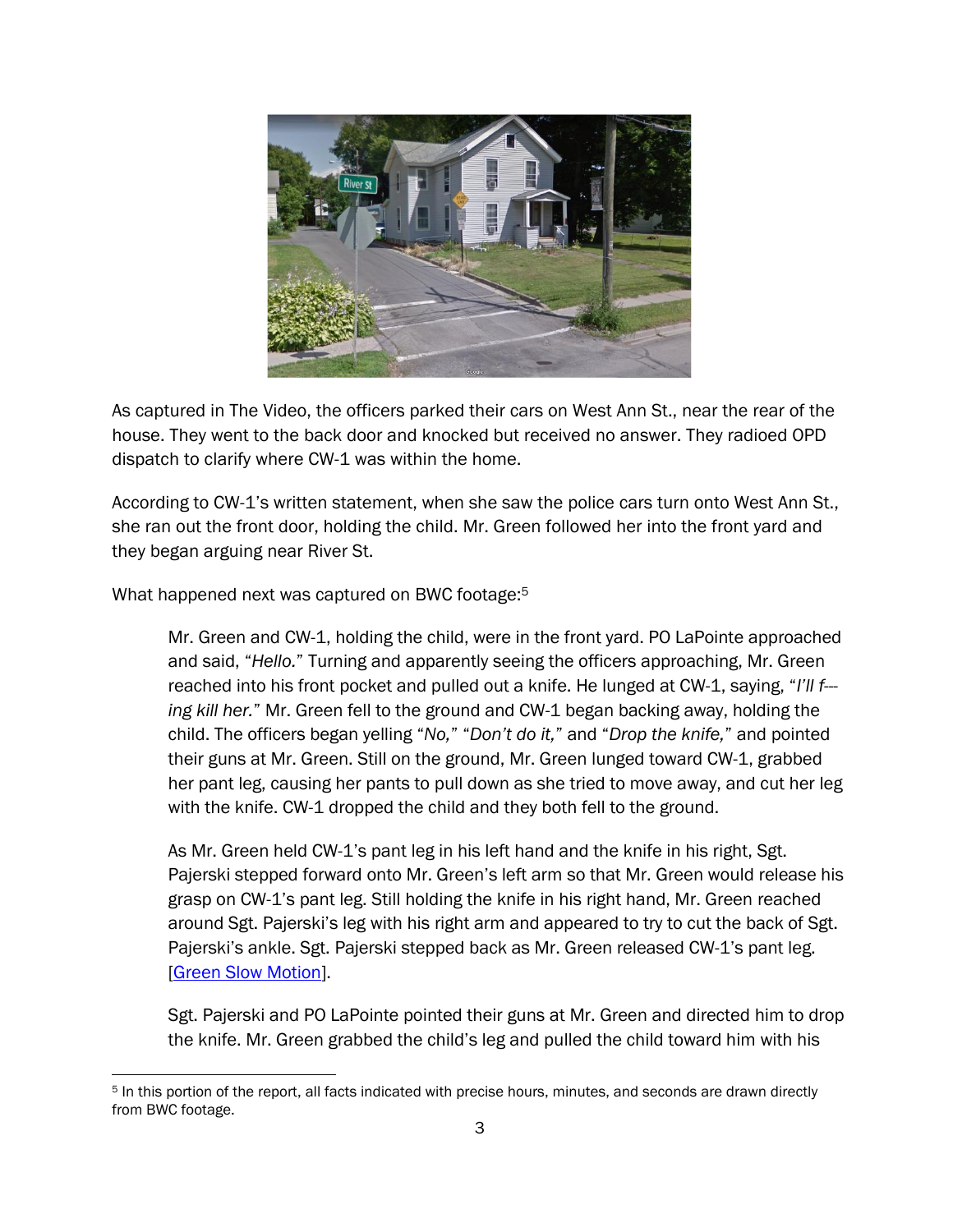left hand; with his right hand he swung the knife toward the child. The below photographs show the BWC perspective of both officers and captures the knife in Mr. Green's right hand as his left hand holds the child's leg.



At that moment, 1:14:32 P.M., Sgt. Pajerski fired two shots, each one striking Mr. Green, who immediately released his hold on the child.

Apparently unable to see whether Mr. Green was still holding the knife, the officers yelled at him to drop the knife; he kept yelling he no longer had it. Seeing the knife in the grass, Sgt. Pajerski kicked it away from Mr. Green and radioed OPD, saying, "*Shots fired. Shots fired. Send EMS [Emergency Medical Services].*" [1:15:01 P.M. – 1:15:06 P.M.] PO LaPointe kept her weapon drawn on Mr. Green, and Sgt. Pajerski handcuffed him and advised OPD Dispatch, at 1:15:39 P.M., "Suspect secured, send EMS."<sup>6</sup> Sgt. Pajerski retrieved the knife from the lawn and placed it into a responding officer's patrol vehicle. Sgt. Pajerski returned to Mr. Green and told him the ambulance was on its way.

At 1:16:55 P.M., a member of Oneonta County 911 radioed that the scene at 28 River Rd. was secure, and that EMS should respond to a shooting at that location.<sup>7</sup>

OPD Acting Chief Witzenburg ("AC Witzenburg") arrived at the scene. Mr. Green was in obvious distress, and, at 1:17:36 P.M., AC Witzenburg radioed OPD dispatch and asked for the ambulance to expedite its response. AC Witzenburg directed Sgt. Pajerski to roll Mr. Green over from his stomach onto his back. Sgt. Pajerski uncuffed Mr. Green, rolled him onto his

<sup>6</sup> OPD officers communicate exclusively with the OPD dispatcher. When an EMS response is necessary, the officer on scene contacts the OPD dispatcher who, in turn, communicates with Otsego County Emergency 911 ("E911"), which coordinates the EMS response throughout Otsego County.

<sup>7</sup> The Oneonta Fire Department ("OFD") provided EMS services for this call.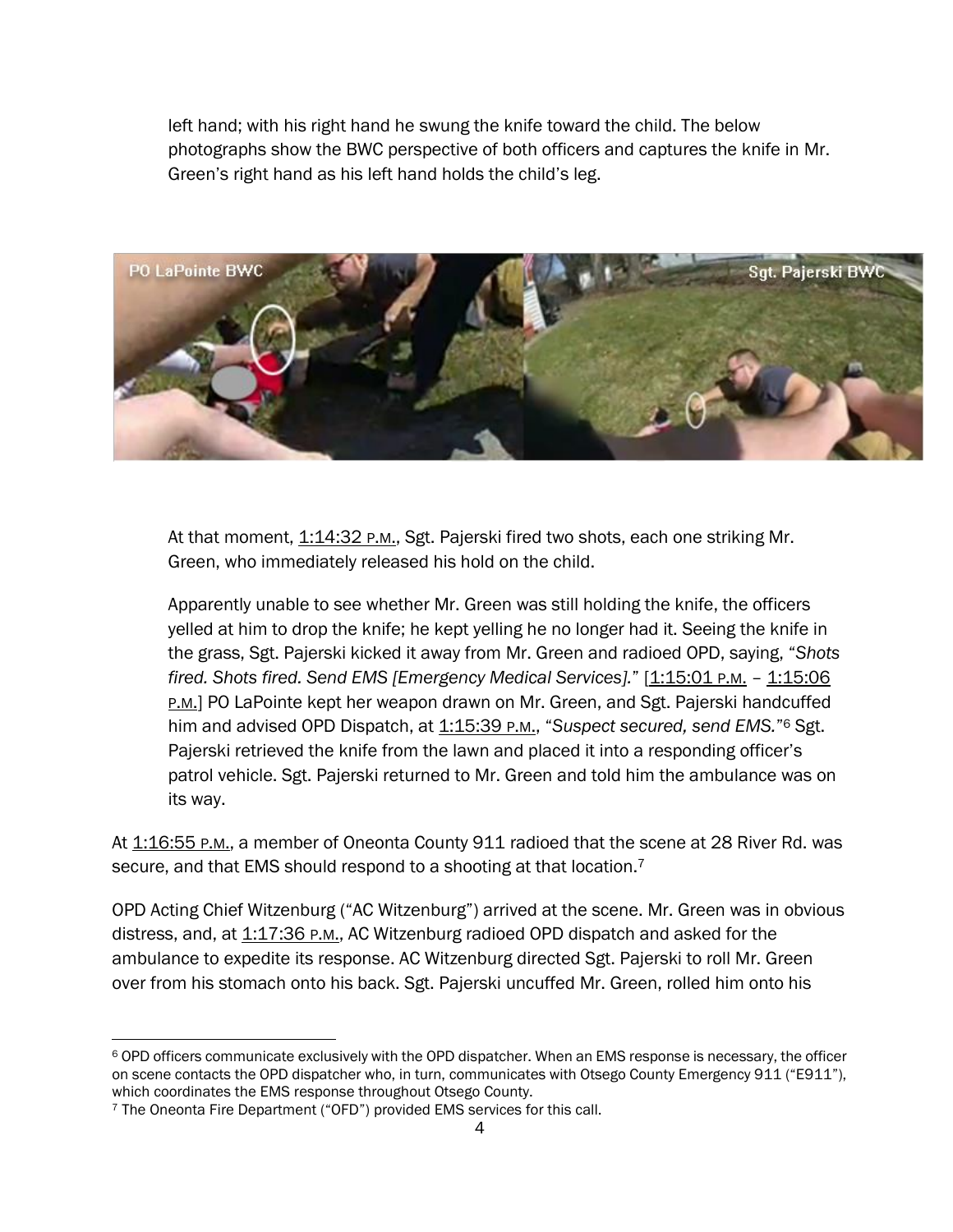back, and then re-cuffed him with his arms above his head at 1:18:15 P.M.<sup>8</sup> In the meantime, PO LaPointe took CW-1 and the child into the house so that EMS could examine CW-1's knife wound.

At 1:18:26 P.M., Sgt. Pajerski rolled Mr. Green onto his right side, and could see the gunshot wound to his left side.<sup>9</sup> At 1:19:13 P.M., Sgt. Pajerski covered Mr. Green's wound with his hand<sup>10</sup> as the ambulance sirens could be heard in the distance, and at 1:19:22 P.M., the ambulance pulled up to the scene. Members of the ambulance crew arrived at Mr. Green's side at 1:19:47 P.M.

In interviews with OAG personnel, the responding OFD paramedic and emergency medical technicians ("EMTs") said they could see that Mr. Green had a left-flank abdominal wound, a seemingly less significant lower back wound, and that his lips had begun to turn blue. They determined that treatment at a Level I trauma center was necessary; A.O. Fox Hospital ("Fox Hospital") in Oneonta is not such a trauma center.<sup>11</sup> The crew put Mr. Green into the ambulance and directed Otsego County Emergency 911 ("E911") to request a medical helicopter to transport Mr. Green to a Level I care center, the closest being Albany Medical Center ("AMC").

In their interviews with OAG, the ambulance crew members said they were unable to stabilize Mr. Green. When they removed his handcuffs, Mr. Green became agitated and removed the oxygen mask and made it difficult for the crew to apply a heart monitor. The crew decided to take Mr. Green to Fox Hospital for sedation and a blood transfusion while awaiting the helicopter. The ambulance arrived at Fox Hospital at 1:31 P.M.<sup>12</sup>

In the meantime, the county dispatcher directed the helicopter to land at Fox Care Center, 1.5 miles east of Fox Hospital. The helicopter touched down at 1:51 P.M. The helicopter crew arrived at Fox Hospital at 1:58 P.M. but did not leave Fox Hospital with Mr. Green until 3:25 **P.M.** because a surgeon had been summoned to Fox Hospital to assess Mr. Green's condition and potentially perform surgery. The crew left with Mr. Green once the surgeon arrived, examined Mr. Green, and determined she could not meet his needs at Fox Hospital.

<sup>8</sup> The relevant portion of OPD's Use of Force policy reads, "Use of restraining devices is mandatory on all prisoners/arrestees unless in the officer's judgement unusual circumstances exist which make the use of restraining devices impossible."

<sup>9</sup> Issues related to Mr. Green's wounds will be more fully addressed in the Medical Examiner portion of this report.

<sup>&</sup>lt;sup>10</sup> In his interview with OAG personnel, Sgt. Pajerski said he had gauze in his car, which was parked on the street near the rear of the home but felt the ambulance would arrive on scene before he could get to his car and back and apply it; we discuss the impact of not bandaging Mr. Green's wound below, in the "Medical Examiner" section.

 $<sup>11</sup>$  A hospital's level of trauma care is determined by, among many other factors, whether or not surgeons are on</sup> staff continuously and able to operate on subjects immediately. *See e.g.,*

https://www.amtrauma.org/page/traumalevels.

<sup>&</sup>lt;sup>12</sup> The times given from here onward, relating to medical treatment, are based on dispatch logs.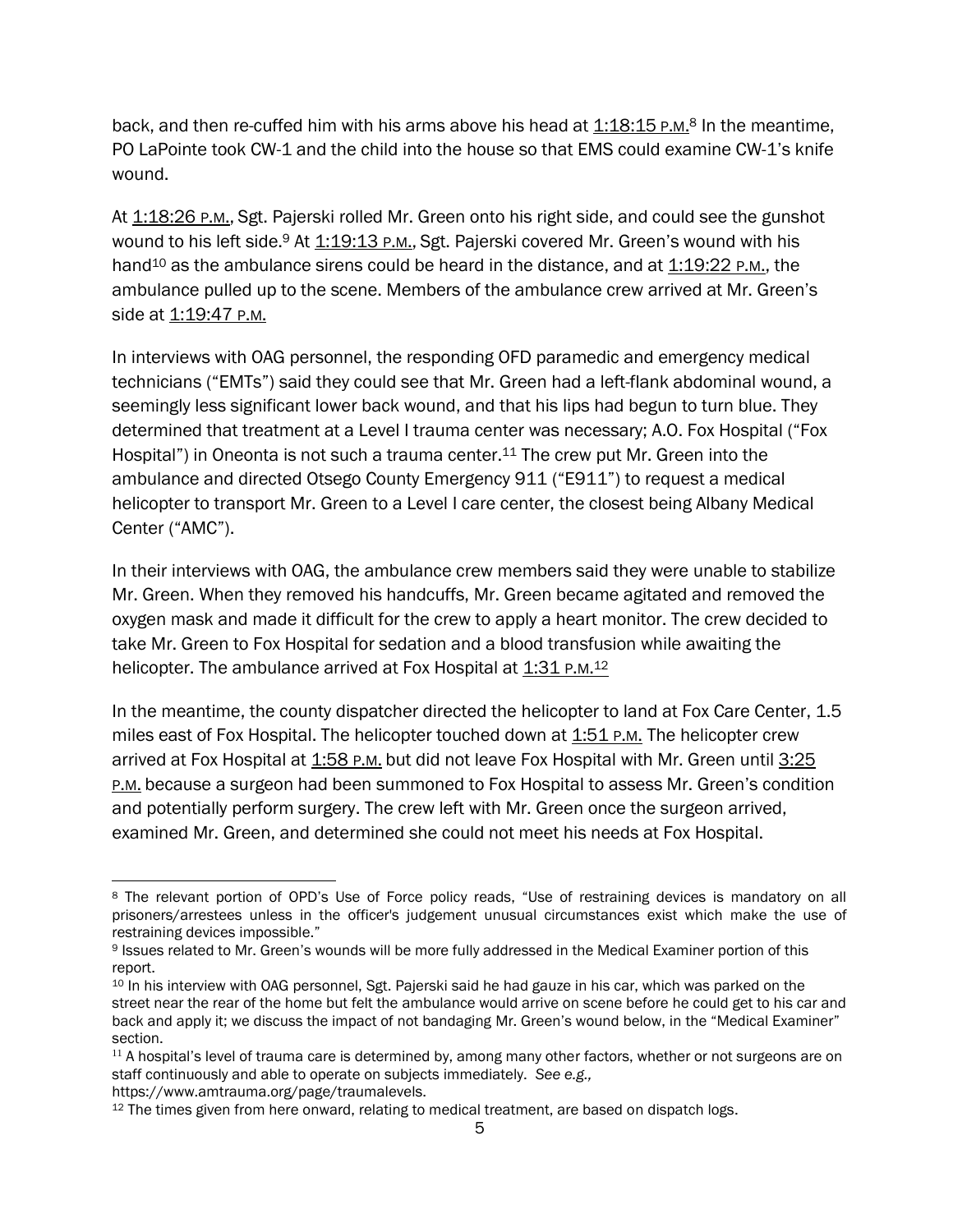During the approximately 30-minute flight to Albany, Mr. Green, who was on a ventilator, went into cardiac arrest. The helicopter crew began cardio-pulmonary resuscitation, but Mr. Green never regained a pulse. Personnel at AMC could not revive Mr. Green, and at 4:36 P.M., an AMC physician declared him deceased.

## MEDICAL EXAMINER

Pathologist Jeffrey Hubbard, M.D.<sup>13</sup> conducted an autopsy on April 7, 2021 and confirmed that Mr. Green had been struck by two bullets. One bullet entered and exited Mr. Green's back and did not strike his spine, any major organs, or major blood vessels. However, the other bullet caused extensive and ultimately fatal damage, entering Mr. Green's left side and damaging his left kidney, pancreas, inferior vena cava, and liver. Dr. Hubbard noted that the damage to those organs and the vena cava resulted in extensive blood loss into Mr. Green's abdominal cavity. 14

In a meeting with OAG on June 29, 2021, Dr. Hubbard said that the amount of blood leaving Mr. Green's circulatory system and collecting in his abdominal cavity meant that insufficient blood (and therefore insufficient oxygen) was available to sustain his organs, a condition he termed, "hemorrhagic shock." We asked Dr. Hubbard whether, if Sgt. Pajerski had bandaged Mr. Green's wound, Mr. Green's life might have been spared. Dr. Hubbard said that bandaging a wound like the one Mr. Green suffered would have been essentially cosmetic. He explained that the blood entering Mr. Green's abdominal cavity was no different from blood pooling on the ground – wherever the blood was, it was not inside vessels, circulating throughout Mr. Green's body, providing vital oxygen to his organs.

Dr. Hubbard explained that unlike gunshot wounds to the extremities, where the immediate placement of a tourniquet can save a person's life by stopping the flow of blood, wounds of this magnitude to the torso are not amenable to "on the scene" treatment. According to Dr. Hubbard, the only prospective means of saving Mr. Green's life, with an abdominal wound that damaged so many major organs, was immediate surgery at a Level 1 trauma center, where the major source(s) of internal bleeding could have been identified and remedied. However, Dr. Hubbard also believed that Mr. Green's internal injuries were such that even immediate surgery would likely not have saved his life.

<sup>&</sup>lt;sup>13</sup> Dr. Hubbard performed the autopsy as a contractor for the Albany County Coroner Office.

<sup>14</sup> Toxicological analysis revealed the presence of certain drugs, which, Dr. Hubbard opined, likely affected Mr. Green's behavior that day, but had no bearing on cause of death.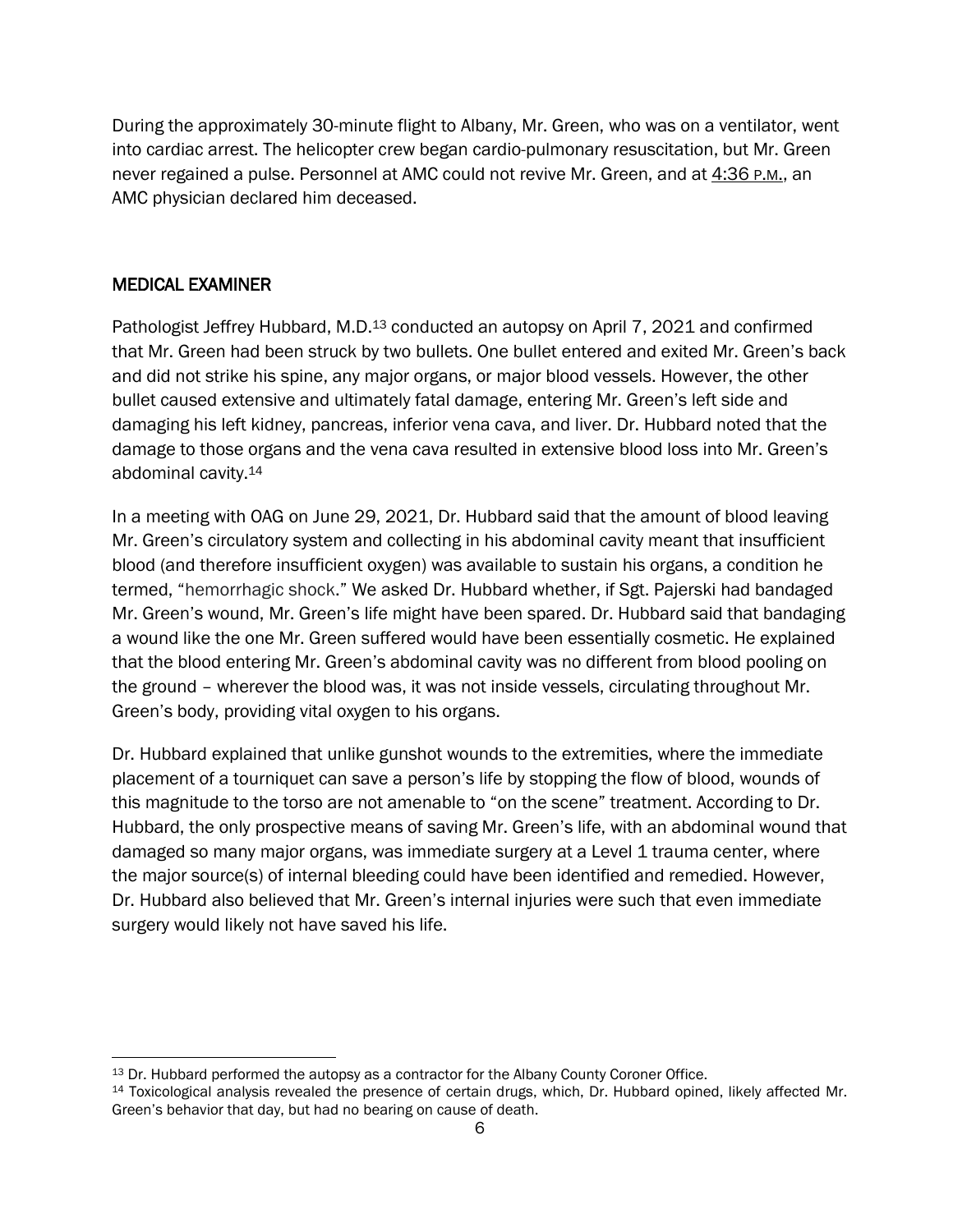#### LEGAL ANALYSIS

The evidence indicates Sgt. Pajerski's use of deadly physical force against Mr. Green was justified under New York Law.

When effecting or attempting to effect the arrest of an individual whom a police officer reasonably believes has committed an offense, Penal Law §35.30(1)(c) justifies the officer's use of deadly physical force when:

the officer reasonably believes that…the use of deadly physical force is necessary to defend … another person … from what the officer reasonably believes to be the use or imminent use of deadly physical force.<sup>15</sup>

The salient issue in this case can be re-shaped into the following question: did Sgt. Pajerski reasonably believe that deadly physical force was necessary to defend the child from what Sgt. Pajerski reasonably believed to be the use or imminent use of deadly physical force by Mr. Green?

The New York Court of Appeals has provided guidance regarding the "reasonable belief" determination. In *People v. Goetz*, 68 N.Y.2d 96 (1986), and later in *People v. Wesley*, 76 N.Y.2d 555 (1990), the court ruled that the phrase "reasonable belief" contains both subjective and objective components. The subjective prong is satisfied if the individual employing force (in this case, Sgt. Pajerski) actually believed, "honestly and in good faith" that deadly force was about to be used against [another] and that his own use of that force was necessary to repel that danger." *Goetz*, 68 N.Y.2d at 114. The objective component is satisfied if a "reasonable person" under the same "circumstances [as Sgt. Pajerski]" could have held those same beliefs. *Goetz*, *supra* at 115.

Sgt. Pajerski told members of the OAG that on the date of this incident, PO LaPointe called him and asked him to meet her at 28 River Rd.; she described the domestic dispute and advised him that Mr. Green allegedly possessed weapons. When Sgt. Pajerski and PO LaPointe approached Mr. Green and CW-1 in the front yard, Sgt. Pajerski said Mr. Green removed a knife from his pocket and yelled that he was going to kill CW-1. Sgt. Pajerski saw CW-1 fall to the ground as Mr. Green tried to cut her with the knife and saw her drop the child she had been holding. According to Sgt. Pajerski, Mr. Green lost his footing and fell forward as well, but he grabbed CW-1's pant leg and continued trying to cut her. Sgt. Pajerski said he stepped on Mr. Green's left arm to force him to release his grasp on CW-1's pants, at which point Mr. Green tried to slash Sgt. Pajerski's lower leg with his free (right) hand; as Mr. Green released CW-1's pants, Sgt. Pajerski backed away. Sgt. Pajerski said he fired his gun only after he saw Mr. Green reach for the child on the ground and knew he did not risk striking

<sup>15</sup> New York Penal Law §35.15 similarly justifies a non-police person's use of deadly physical force to defend another person against the imminent use of deadly force but requires the person to retreat if the person "knows" retreat is possible "with complete personal safety" to that person and others. This is more fully described below.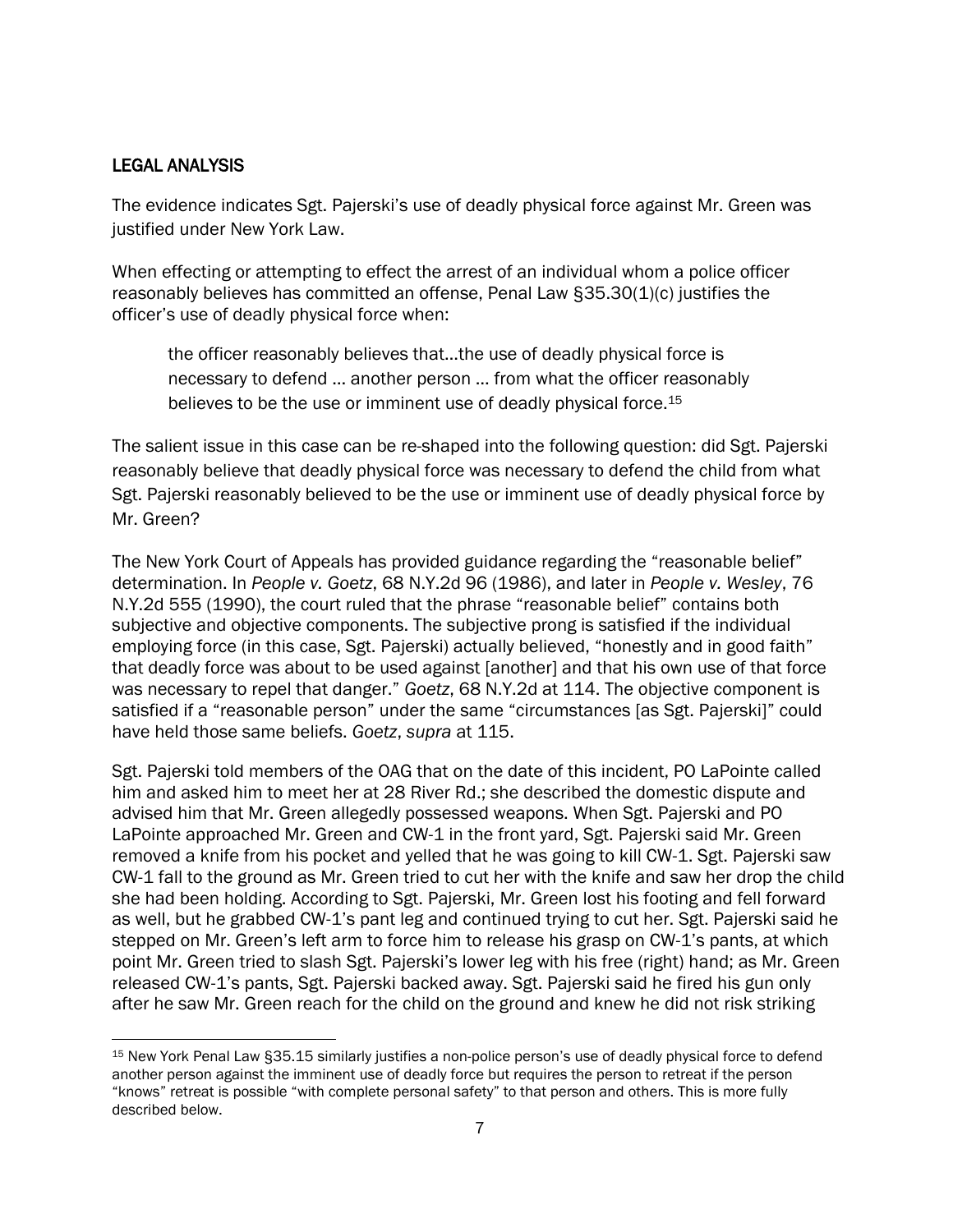anyone else with a bullet.

The Video corroborates Sgt. Pajerski. It shows that at the moment Sgt. Pajerski fired his weapon, Mr. Green was moving the knife toward his son's body. Mr. Green was about to use deadly physical force against another person; Sgt. Pajerski's use of deadly physical force prevented Mr. Green from succeeding and was justified by law.

At the moment he fired his weapon, Sgt. Pajerski said his sole focus was the child in Mr. Green's grasp. But CW-1, whom Mr. Green had already cut, and Sgt. Pajerki himself, whom Mr. Green tried to cut, were also in danger. Given that Mr. Green refused many orders to drop the knife, coupled with his clear willingness to use it to harm others, Sgt. Pajerski's use of deadly force would have been justified at that moment, regardless of whether Mr. Green had reached for the child.

Penal Law §35.15(2)(a) provides that a person may not use deadly force against another if, with complete safety to himself or herself and others, that person can safely retreat. Penal Law §35.30(1)(c), imposes no similar duty to retreat on police officers when effecting (or attempting to effect) an arrest. When interviewed by the OAG, Sgt. Pajerski did not say his intention was (or was not) to arrest Mr. Green at the moment this incident suddenly evolved. He said he went to the home at the request of PO LaPointe to check the welfare of CW-1 and her son; and after Mr. Green pulled out the knife, Sgt. Pajerski's exclusive focus was preventing Mr. Green from stabbing CW-1 and the child. Regardless of whether or not Sgt. Pajerski formed the specific intent to arrest Mr. Green prior to using deadly force, probable cause to make the arrest existed from the moment Sgt. Pajerski saw Mr. Green attempt to stab CW-1.

In any event, since Sgt. Pajerski's intent to arrest prior to using deadly force was unclear, we analyzed his conduct pursuant to §35.15(2) and assumed he had a duty to retreat if he could have done so without endangering himself or others, whether he actually had that duty or not. At the moment Sgt. Pajerski fired the two shots, Mr. Green's knife was on a direct trajectory toward, and mere inches away from, the child - whose life Sgt. Pajerski likely saved. No person in those circumstances, including Sgt. Pajerski, could have retreated with complete safety to the child and CW-1.

We also considered whether any failure to provide proper care by any police officer might have caused or contributed to Mr. Green's death. Sgt. Pajerski immediately called for EMS after firing his weapon. About one minute later he advised the OPD dispatcher that the scene was safe, and EMS could enter. About three minutes after the shooting AC Witzenburg asked the ambulance to expedite its response. The ambulance was ultimately on scene less than five minutes after the shots were fired.

Dr. Hubbard explained that in light of Mr. Green's injury, the only way to save his life was to get him into surgery at a trauma center to stop his internal bleeding; stopping Mr. Green's abdominal bleeding with bandages would not have saved him because it would not have stopped the blood he was losing internally.

We conclude that the evidence indicates Sgt. Pajerski's use of deadly force was justified by law and will not seek charges in this matter.